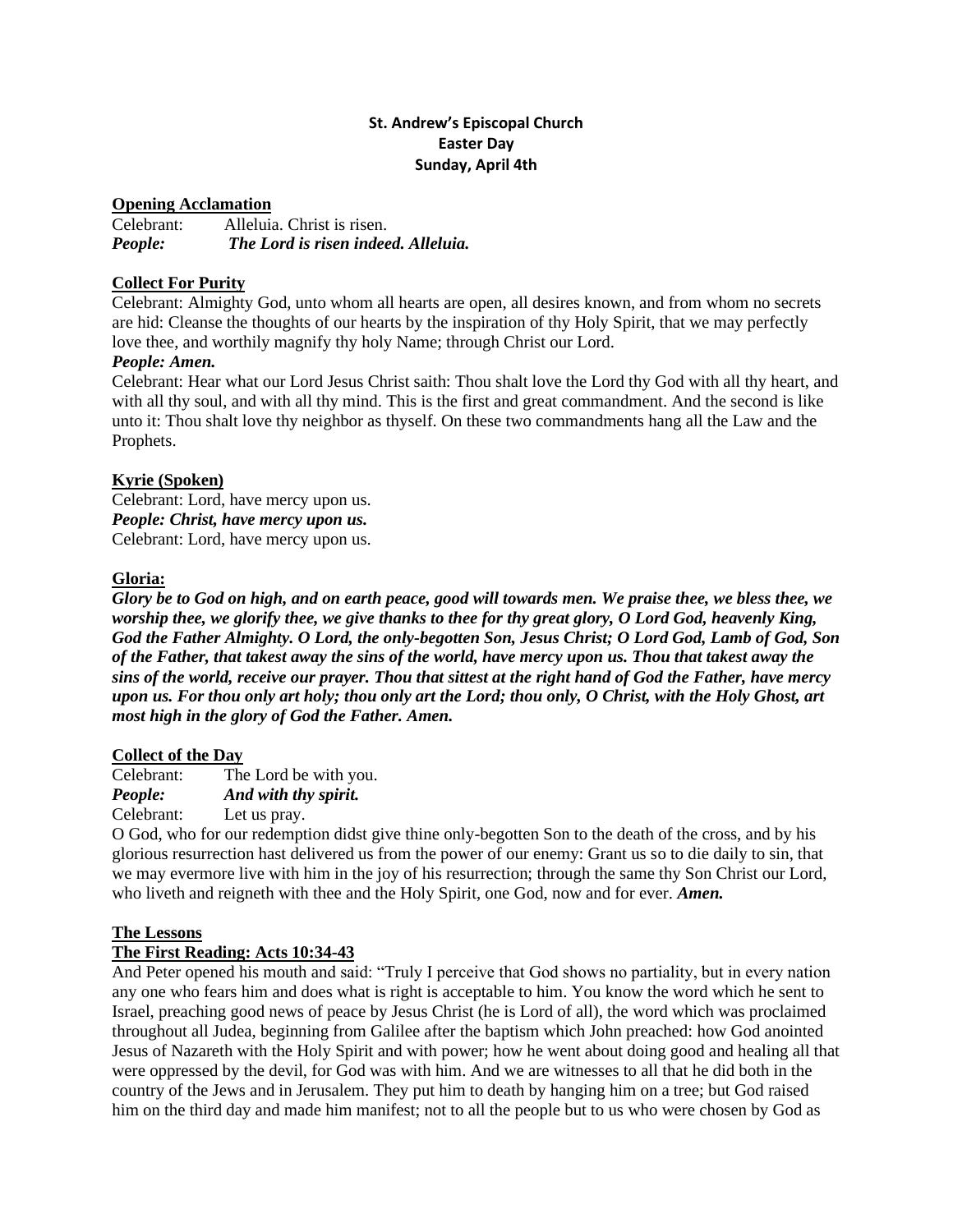witnesses, who ate and drank with him after he rose from the dead. And he commanded us to preach to the people, and to testify that he is the one ordained by God to be judge of the living and the dead. To him all the prophets bear witness that every one who believes in him receives forgiveness of sins through his name."

| Reader: | The Word of the Lord.    |
|---------|--------------------------|
| People: | <b>Thanks be to God.</b> |

# **Psalm 118:14-17, 22-24**

14 The Lord is my strength and my song; he has become my salvation.

*15 Hark, glad songs of victory in the tents of the righteous: "The right hand of the Lord does valiantly,* 16 the right hand of the Lord is exalted, the right hand of the Lord does valiantly!"

*17 I shall not die, but I shall live, and recount the deeds of the Lord.*

22 The stone which the builders rejected has become the head of the corner.

*23 This is the Lord's doing; it is marvelous in our eyes.*

24 This is the day which the Lord has made; let us rejoice and be glad in it.

# **The Second Reading: Colossians 3:1-4**

If then you have been raised with Christ, seek the things that are above, where Christ is, seated at the right hand of God. Set your minds on things that are above, not on things that are on earth. For you have died, and your life is hid with Christ in God. When Christ who is our life appears, then you also will appear with him in glory.

Reader: The Word of the Lord. *People: Thanks be to God.*

## **The Gospel: Mark 16:1-8**

Celebrant: The Holy Gospel of our Lord Jesus Christ according to St. Mark. *People: Glory be to thee, O Lord.*

And when the sabbath was past, Mary Mag′dalene, and Mary the mother of James, and Salo′me, bought spices, so that they might go and anoint him. And very early on the first day of the week they went to the tomb when the sun had risen. And they were saying to one another, "Who will roll away the stone for us from the door of the tomb?" And looking up, they saw that the stone was rolled back—it was very large. And entering the tomb, they saw a young man sitting on the right side, dressed in a white robe; and they were amazed. And he said to them, "Do not be amazed; you seek Jesus of Nazareth, who was crucified. He has risen, he is not here; see the place where they laid him. But go, tell his disciples and Peter that he is going before you to Galilee; there you will see him, as he told you." And they went out and fled from the tomb; for trembling and astonishment had come upon them; and they said nothing to any one, for they were afraid.

Celebrant: This is the Gospel of the Lord. *People: Praise be to thee O Christ.*

# **The Sermon**

The Reverend Harold V. Reed

## **The Nicene Creed**

Celebrant and People: *I believe in one God, the Father, the Almighty, maker of heaven and earth, and of all things visible and invisible; And in one Lord Jesus Christ, the only-begotten Son of God, begotten of his Father before all worlds, God of God, Light of Light, very God of very God, begotten, not made, being of one substance with the Father; by whom all things were made; who for us men and for our salvation came down from heaven, and was incarnate by the Holy Ghost of the Virgin Mary, and was made man; and was crucified also for us under Pontius Pilate; he suffered and was buried; and the third day he rose again according to the Scriptures, and ascended into heaven and sitteth on*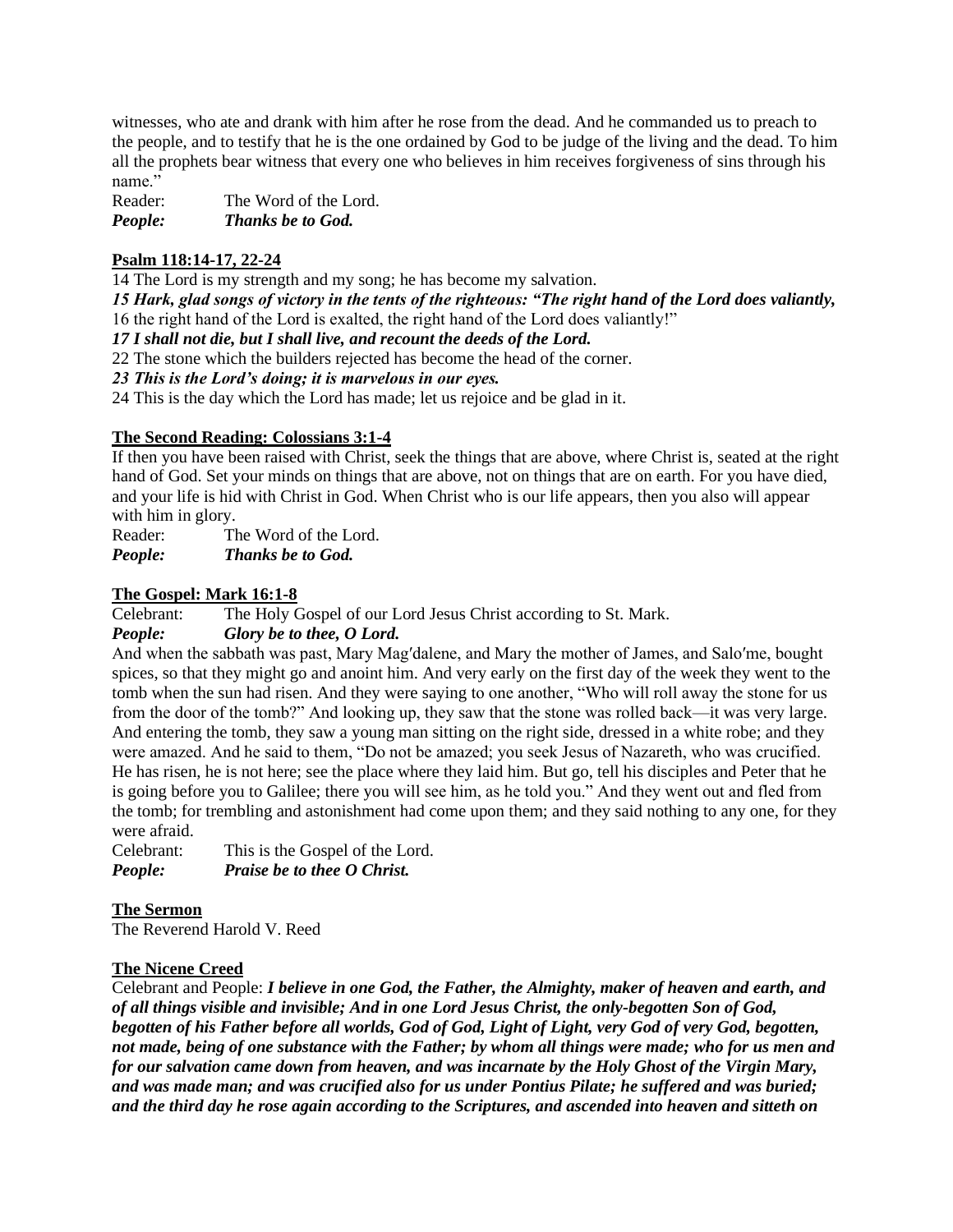*the right hand of the Father; and he shall come again, with glory, to judge both the quick and the dead; whose kingdom shall have no end. And I believe in the Holy Ghost, the Lord, and Giver of Life, who proceedeth from the Father and the Son; who with the Father and the Son together is worshiped and glorified; who spake by the Prophets. And I believe one holy Catholic and Apostolic Church; I acknowledge one Baptism for the remission of sins; and I look for the resurrection of the dead, and the life of the world to come. Amen.*

# **The Prayer For The State**

[Prayer for the world and St. Andrew's]

Celebrant: Let us pray for the whole state of Christ's Church and the world.

Almighty and everliving God, who in thy holy Word hast taught us to make prayers, and supplications, and to give thanks for all men: Receive these our prayers which we offer unto thy divine Majesty, beseeching thee to inspire continually the Universal Church with the spirit of truth, unity, and concord; and grant that all those who do confess thy holy Name may agree in the truth of thy holy Word, and live in unity and godly love.

Give grace, O heavenly Father, to all bishops and other ministers, that they may, both by their life and doctrine, set forth thy true and lively Word, and rightly and duly administer thy holy Sacraments.

And to all thy people give thy heavenly grace, and especially to this congregation here present; that, with meek heart and due reverence, they may hear and receive thy holy Word, truly serving thee in holiness and righteousness all the days of their life.

We beseech thee also so to rule the hearts of those who bear the authority of government in this and every land, that they may be led to wise decisions and right actions for the welfare and peace of the world.

Open, O Lord, the eyes of all people to behold thy gracious hand in all thy works, that, rejoicing in thy whole creation, they may honor thee with their substance, and be faithful stewards of thy bounty.

And we most humbly beseech thee, of thy goodness, O Lord, to comfort and succor all those who, in this transitory life, are in trouble, sorrow, need, sickness, or any other adversity.

And we also bless thy holy Name for all thy servants departed this life in thy faith and fear, beseeching thee to grant them continual growth in thy love and service; and to grant us grace so to follow the good examples of all thy saints, that with them we may be partakers of thy heavenly kingdom.

Grant these our prayers, O Father, for Jesus Christ's sake, our only Mediator and Advocate. Amen.

## **The Confession of Sin and Absolution**

Celebrant: Ye who do truly and earnestly repent you of your sins, and are in love and charity with your neighbors, and intend to lead a new life, following the commandments of God, and walking from henceforth in his holy ways: Draw near with faith, and make your humble confession to Almighty God.

Celebrant and People: *Almighty God, Father of our Lord Jesus Christ, maker of all things, judge of all men: We acknowledge and bewail our manifold sins and wickedness, which we from time to time most grievously have committed, by thought, word, and deed, against thy divine Majesty, provoking most justly thy wrath and indignation against us. We do earnestly repent, and are heartily sorry for these our misdoings; the remembrance of them is grievous unto us, the burden of them is intolerable. Have mercy upon us, have mercy upon us, most merciful Father; for thy Son our Lord Jesus Christ's sake,*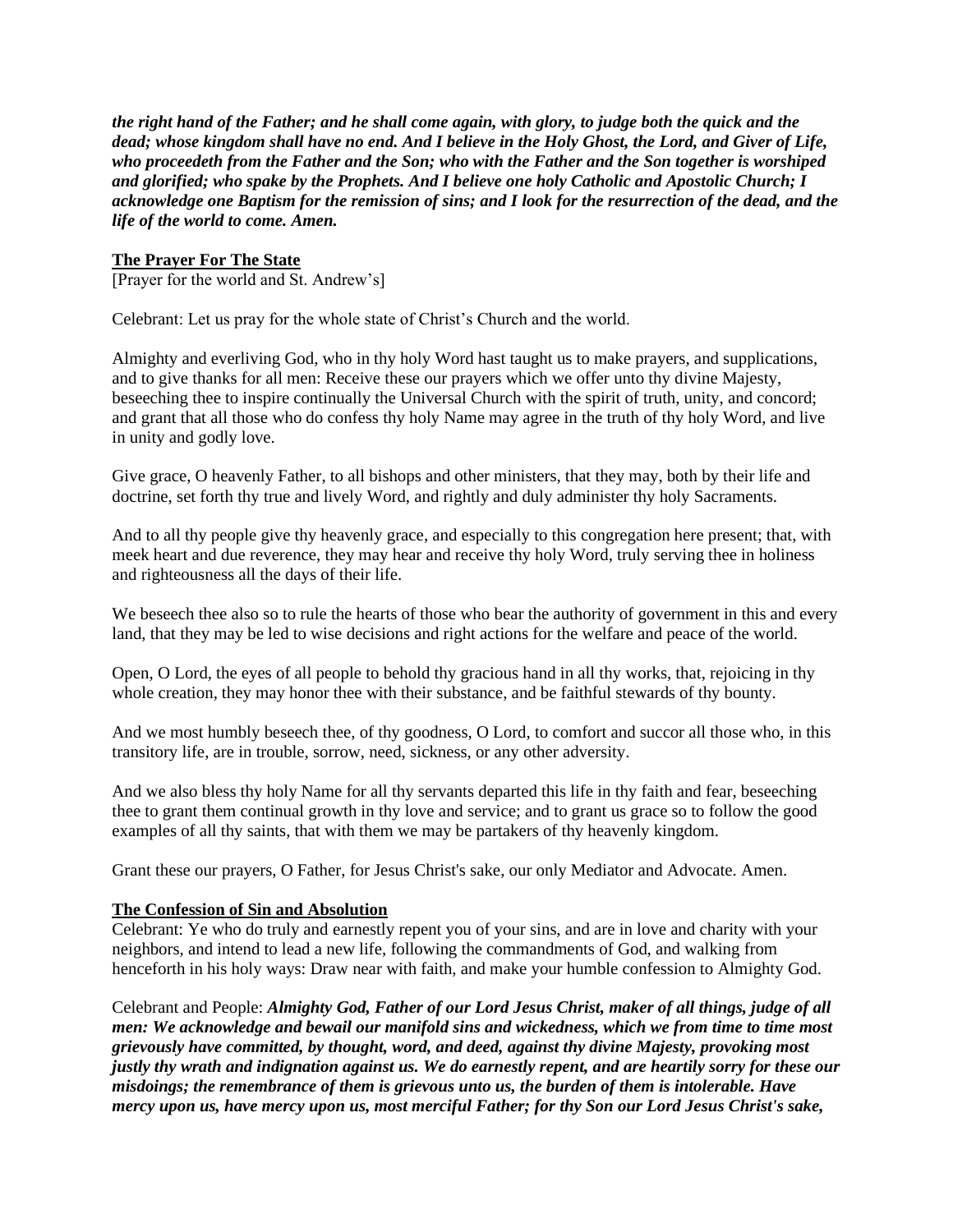## *forgive us all that is past; and grant that we may ever hereafter serve and please thee in newness of life, to the honor and glory of thy Name; through Jesus Christ our Lord. Amen.*

Celebrant: Almighty God, our Heavenly Father, who of his great mercy hath promised forgiveness of sins to all those who with hearty repentance and true faith turn unto him, have mercy upon you, pardon and deliver you from all your sins, confirm and strengthen you in all goodness, and bring you to everlasting life; through Jesus Christ our Lord. *Amen.*

### Celebrant:

Hear the word of God all who truly turned to him. Come unto me, all ye that travail and are heavy laden, and I will refresh you.

For God so loved the world, that he gave his only-begotten Son, to the end that all that believe in him should not perish, but have everlasting life.

This is a true saying, and worthy of all men to be received, that Christ Jesus came into the world to save sinners.

If any man sin, we have an Advocate with the Father, Jesus Christ the righteous; and he is the perfect offering for our sins, and not for ours only, but for the sins of the whole world.

### **The Peace**

(Stay in place and greet one another with the sign of peace in the name of the Lord)

| Celebrant: | May the peace of the Lord be always with you. |
|------------|-----------------------------------------------|
| People:    | And with thy Spirit.                          |

Celebrant: Walk in love, as Christ loved us and gave himself up for us, an offering and sacrifice to God.

#### **The Great Thanksgiving: Eucharistic Prayer I**

| Celebrant: | The Lord be with you.                 |
|------------|---------------------------------------|
| People:    | And with thy spirit.                  |
| Celebrant: | Lift up your hearts.                  |
| People:    | We lift them up unto the Lord.        |
| Celebrant: | Let us give thanks unto our Lord God. |
| People:    | It is meet and right so to do.        |

It is very meet, right, and our bounden duty, that we should at all times, and in all places, give thanks unto thee, O Lord, holy Father, almighty, everlasting God.

## [Proper Preface]

Therefore with Angels and Archangels, and with all the company of heaven, we laud and magnify thy glorious Name; evermore praising thee, and singing.

#### **Sanctus (Spoken):**

Celebrant and People: *Holy, holy, holy, Lord God of Hosts: Heaven and earth are full of thy glory. Glory be to thee, O Lord Most High. Blessed is he that cometh in the name of the Lord. Hosanna in the highest.*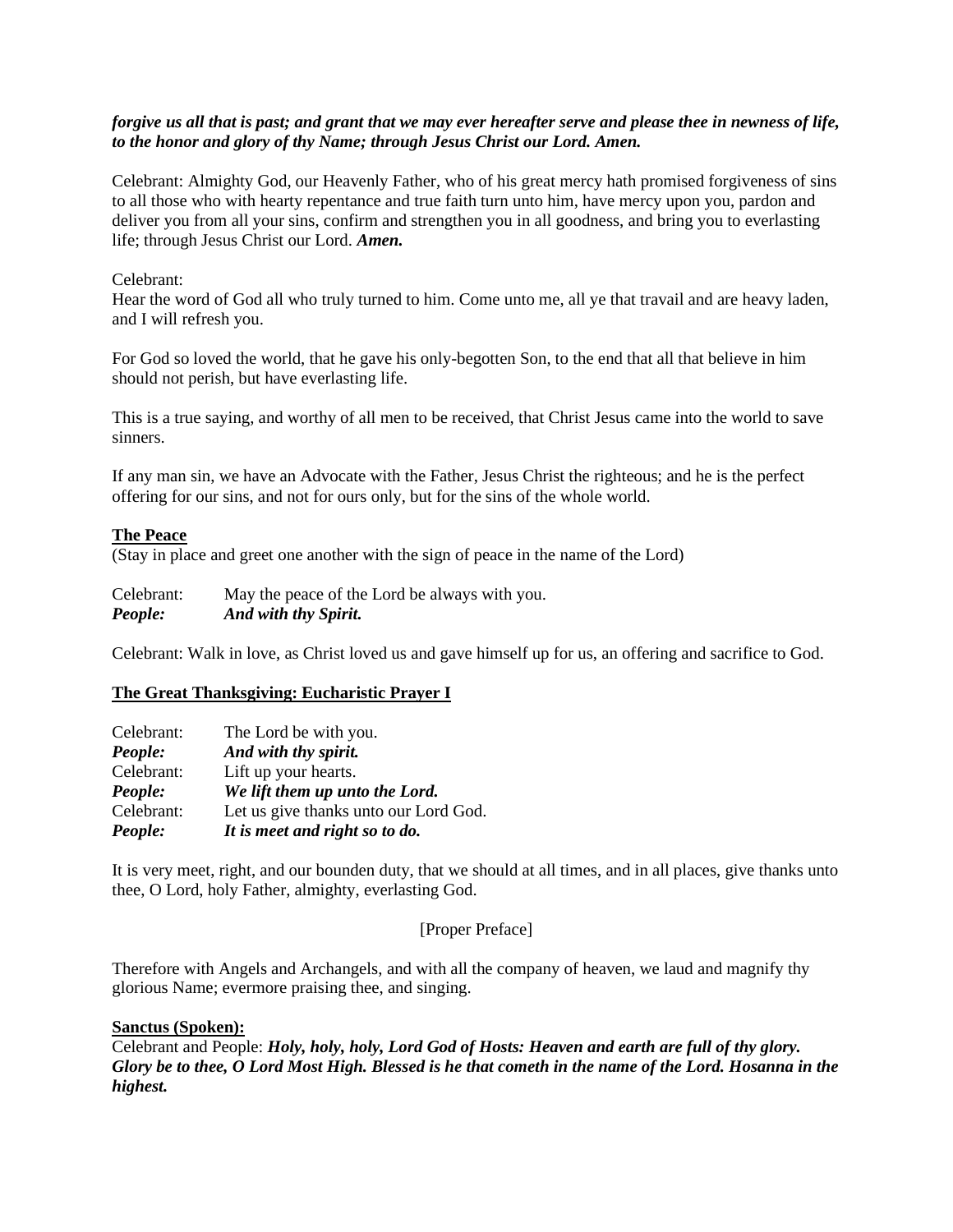All glory be to thee, Almighty God, our heavenly Father, for that thou, of thy tender mercy, didst give thine only Son Jesus Christ to suffer death upon the cross for our redemption; who made there, by his one oblation of himself once offered, a full, perfect, and sufficient sacrifice, oblation, and satisfaction, for the sins of the whole world; and did institute, and in his holy Gospel command us to continue, a perpetual memory of that his precious death and sacrifice, until his coming again.

For in the night in which he was betrayed, he took bread; and when he had given thanks, he broke it, and gave it to his disciples, saying, "Take, eat, this is my Body, which is given for you. Do this in remembrance of me."

Likewise, after supper, he took the cup; and when he had given thanks, he gave it to them, saying, "Drink ye all of this; for this is my Blood of the New Testament, which is shed for you, and for many, for the remission of sins. Do this, as oft as ye shall drink it, in remembrance of me."

Wherefore, O Lord and heavenly Father, according to the institution of thy dearly beloved Son our Savior Jesus Christ, we, thy humble servants, do celebrate and make here before thy divine Majesty, with these thy holy gifts, which we now offer unto thee, the memorial thy Son hath commanded us to make; having in remembrance his blessed passion and precious death, his mighty resurrection and glorious ascension; rendering unto thee most hearty thanks for the innumerable benefits procured unto us by the same.

And we most humbly beseech thee, O merciful Father, to hear us; and, of thy almighty goodness, vouchsafe to bless and sanctify, with thy Word and Holy Spirit, these thy gifts and creatures of bread and wine; that we, receiving them according to thy Son our Savior Jesus Christ's holy institution, in remembrance of his death and passion, may be partakers of his most blessed Body and Blood.

And we earnestly desire thy fatherly goodness mercifully to accept this our sacrifice of praise and thanksgiving; most humbly beseeching thee to grant that, by the merits and death of thy Son Jesus Christ, and through faith in his blood, we, and all thy whole Church, may obtain remission of our sins, and all other benefits of his passion.

And here we offer and present unto thee, O Lord, our selves, our souls and bodies, to be a reasonable, holy, and living sacrifice unto thee; humbly beseeching thee that we, and all others who shall be partakers of this Holy Communion, may worthily receive the most precious Body and Blood of thy Son Jesus Christ, be filled with thy grace and heavenly benediction, and made one body with him, that he may dwell in us, and we in him.

And although we are unworthy, through our manifold sins, to offer unto thee any sacrifice, yet we beseech thee to accept this our bounden duty and service, not weighing our merits, but pardoning our offences, through Jesus Christ our Lord; By whom, and with whom, in the unity of the Holy Ghost, all honor and glory be unto thee, Almighty Father, now and forever. *Amen.*

Celebrant: And now, as our Savior Christ hath taught us, we are bold to say:

Celebrant and People: *Our Father, who art in heaven, hallowed be Thy name. Thy kingdom come, Thy will be done, on earth as it is in heaven. Give us this day our daily bread. And forgive us our trespasses, as we forgive those who trespass against us. And lead us not into temptation, but deliver us from evil. For Thine is the kingdom, and the power, and the glory, forever and ever. Amen.*

#### **The Breaking of the Bread**

Celebrant: Alleluia. Christ our Passover is sacrificed for us. *People: Therefore let us keep the feast. Alleluia.*